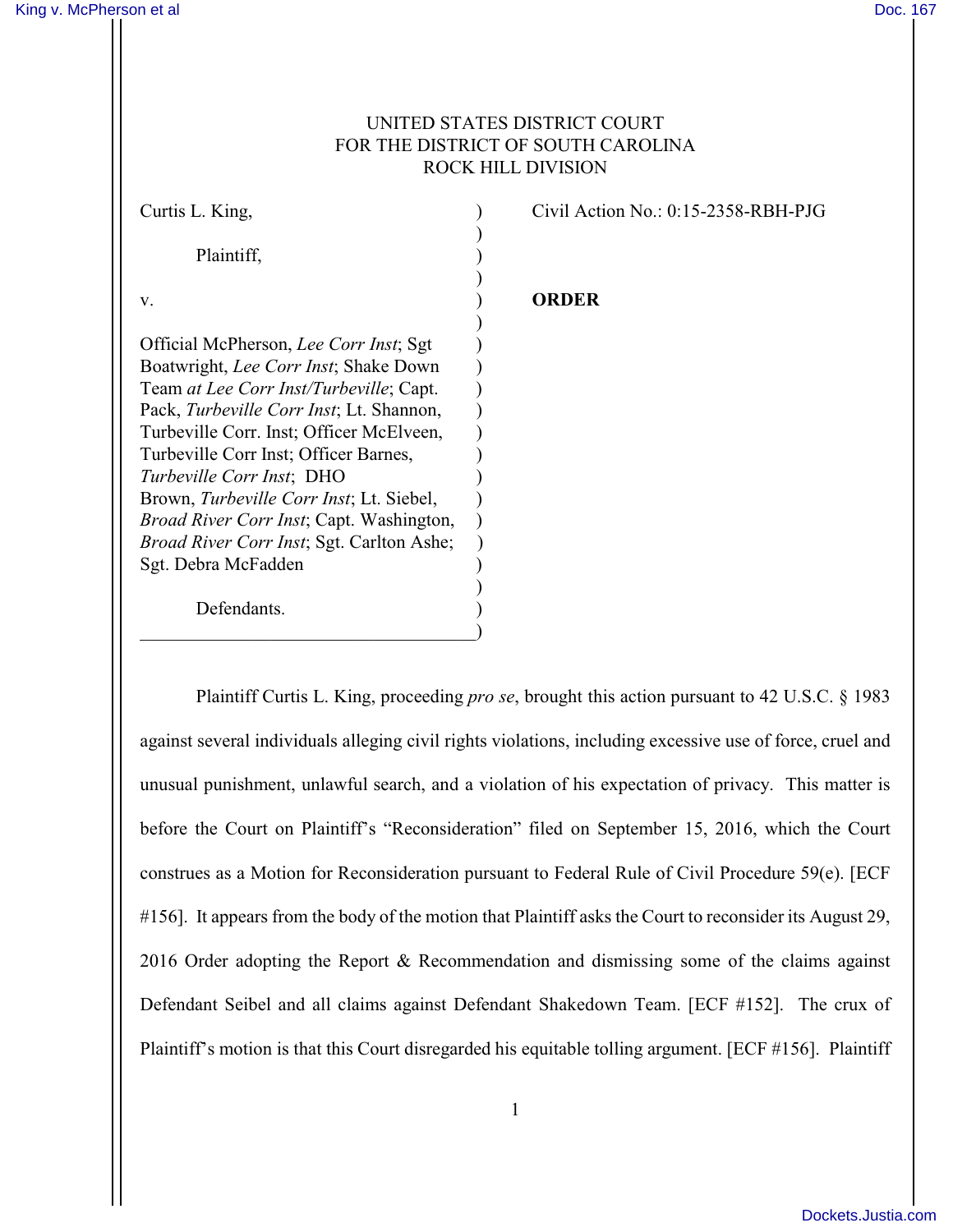also apparently takes issue with the characterization of the facts in this Court's Order. [ECF #156]. Finally, Plaintiff raises issues in his motion that were not addressed or considered in the Court's Order, such as the dismissal of Defendant Sweatt, an objection to not being granted counsel, and objecting to the denial of an order to produce certain records. [ECF #156]. Defendants filed a response to this motion on October 3, 2016. [ECF #159]. Thereafter, Plaintiff also filed his Amended Motion for Reconsideration on January 13, 2017. [ECF #166]. In his amended motion, he again appears to argue that he requested documents so that he could identify members of the Shake Down team, an issue he previously raised in another motion, which was denied. [ECF #90; ECF #116].

A motion made under Rule 59 of the Federal Rules of Civil Procedure is an extraordinary remedy and should not be taken lightly. *See Pacific Ins. Co. v. American Nat. Fire Ins. Co.*, 148 F.3d 396, 403 (4th Cir. 1998) (citing 11 CHARLES ALAN WRIGHT, ET AL., FEDERAL PRACTICE AND PROCEDURE, § 2810.1 at 124 (2d ed. 1995)). The Fourth Circuit has held that such a motion should be granted for one of three reasons: (1) to follow an intervening change in controlling law; (2) on account of new evidence; or (3) to correct a clear error of law or prevent manifest injustice. *Collison v. Int'l Chemical Workers Union*, 34 F.3d 233, 236 (4th Cir. 1994). Rule 59 motions "may not be used to make arguments that could have been made before the judgment was entered." *Hill v. Braxton*, 277 F.3d 701, 708 (4th Cir. 2002). Nor may Rule 59(e) motions be used to argue a novel legal theory that the party had the ability to address in the first instance. *Pacific Ins. Co.*, 148 F.3d at 403.

Plaintiff does not point to a change in the controlling law, new evidence, or a clear error of law in support of his motion. Further, Plaintiff's allegations regarding equitable tolling were previously considered by this Court. Plaintiff's objections to the statements in the background portion of the Order, even if true, would not alter the Court's analysis. Finally, Plaintiff's other objections regarding